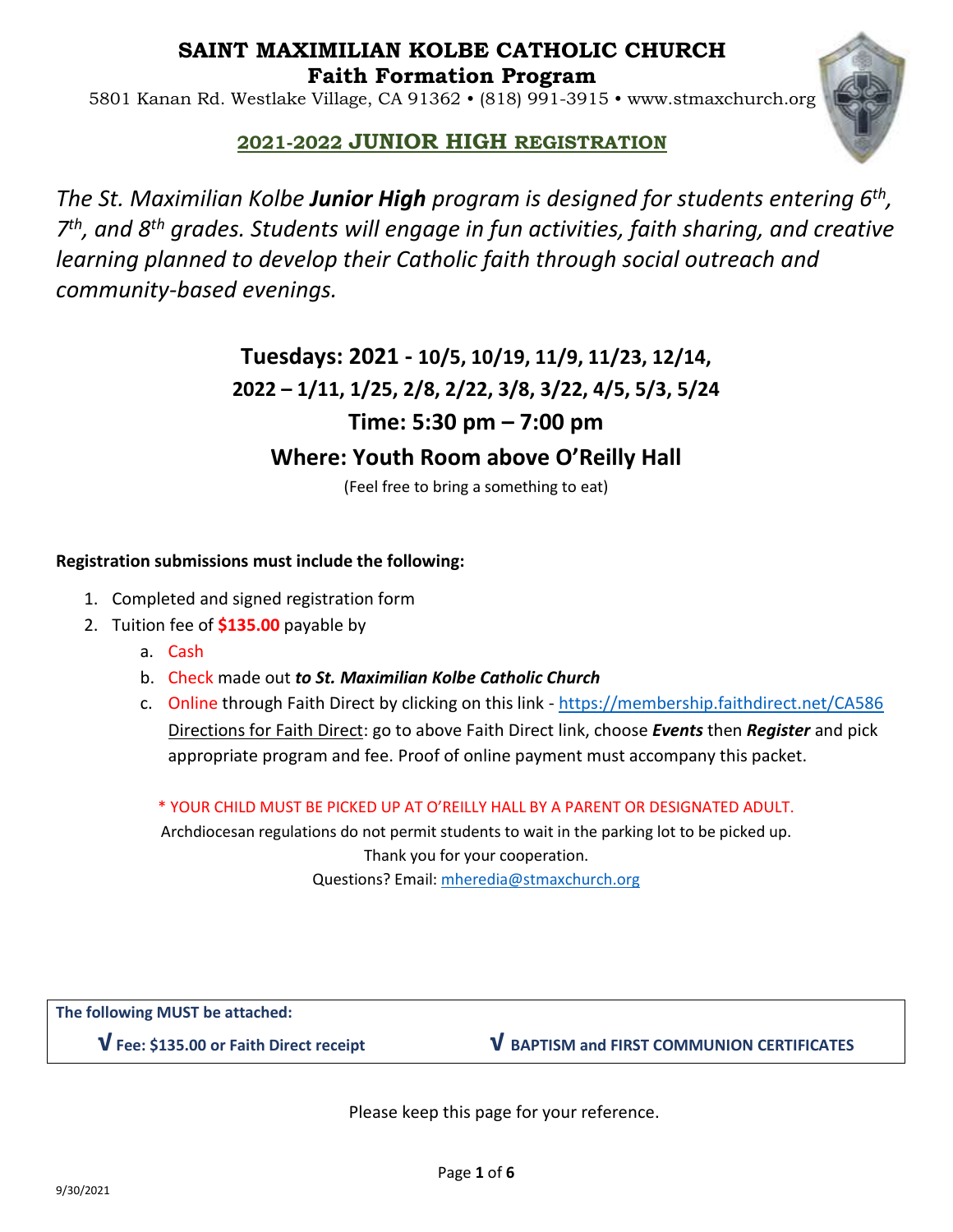## **SAINT MAXIMILIAN KOLBE CATHOLIC CHURCH**

**Faith Formation Program** 

5801 Kanan Rd. Westlake Village, CA 91362 • (818) 991-3915 • www.stmaxchurch.org

## **2021-2022 JUNIOR HIGH REGISTRATION**

| <b>STUDENT 1</b>                                                                                                     |                                                                                                                      |             |               |               |
|----------------------------------------------------------------------------------------------------------------------|----------------------------------------------------------------------------------------------------------------------|-------------|---------------|---------------|
| <b>Last Name</b>                                                                                                     | <b>First Name</b>                                                                                                    |             | M/F           | DOB (mo/d/yr) |
|                                                                                                                      |                                                                                                                      |             |               |               |
| Grade                                                                                                                | School                                                                                                               |             |               |               |
| <b>LIVING ARRANGEMENTS</b>                                                                                           |                                                                                                                      |             |               |               |
| with both parents                                                                                                    | with father                                                                                                          | with mother | with guardian |               |
| Is there anything we should know about special living arrangements/custody, etc.?                                    |                                                                                                                      |             |               |               |
|                                                                                                                      |                                                                                                                      |             |               |               |
|                                                                                                                      |                                                                                                                      |             |               |               |
|                                                                                                                      |                                                                                                                      |             |               |               |
| Are there any medical conditions or allergies we should be aware of?                                                 |                                                                                                                      |             |               |               |
|                                                                                                                      |                                                                                                                      |             |               |               |
|                                                                                                                      |                                                                                                                      |             |               |               |
| Does your student have any physical, mental, emotional, cognitive, or other limitations/restrictions we should know? |                                                                                                                      |             |               |               |
|                                                                                                                      |                                                                                                                      |             |               |               |
|                                                                                                                      |                                                                                                                      |             |               |               |
|                                                                                                                      |                                                                                                                      |             |               |               |
|                                                                                                                      |                                                                                                                      |             |               |               |
|                                                                                                                      |                                                                                                                      |             |               |               |
|                                                                                                                      | <u> Alexandria de la construcción de la construcción de la construcción de la construcción de la construcción de</u> |             |               |               |
|                                                                                                                      |                                                                                                                      |             |               |               |
| <b>Church of Baptism:</b><br><b>Church of First Holy Communion:</b>                                                  |                                                                                                                      |             |               |               |
|                                                                                                                      |                                                                                                                      |             |               |               |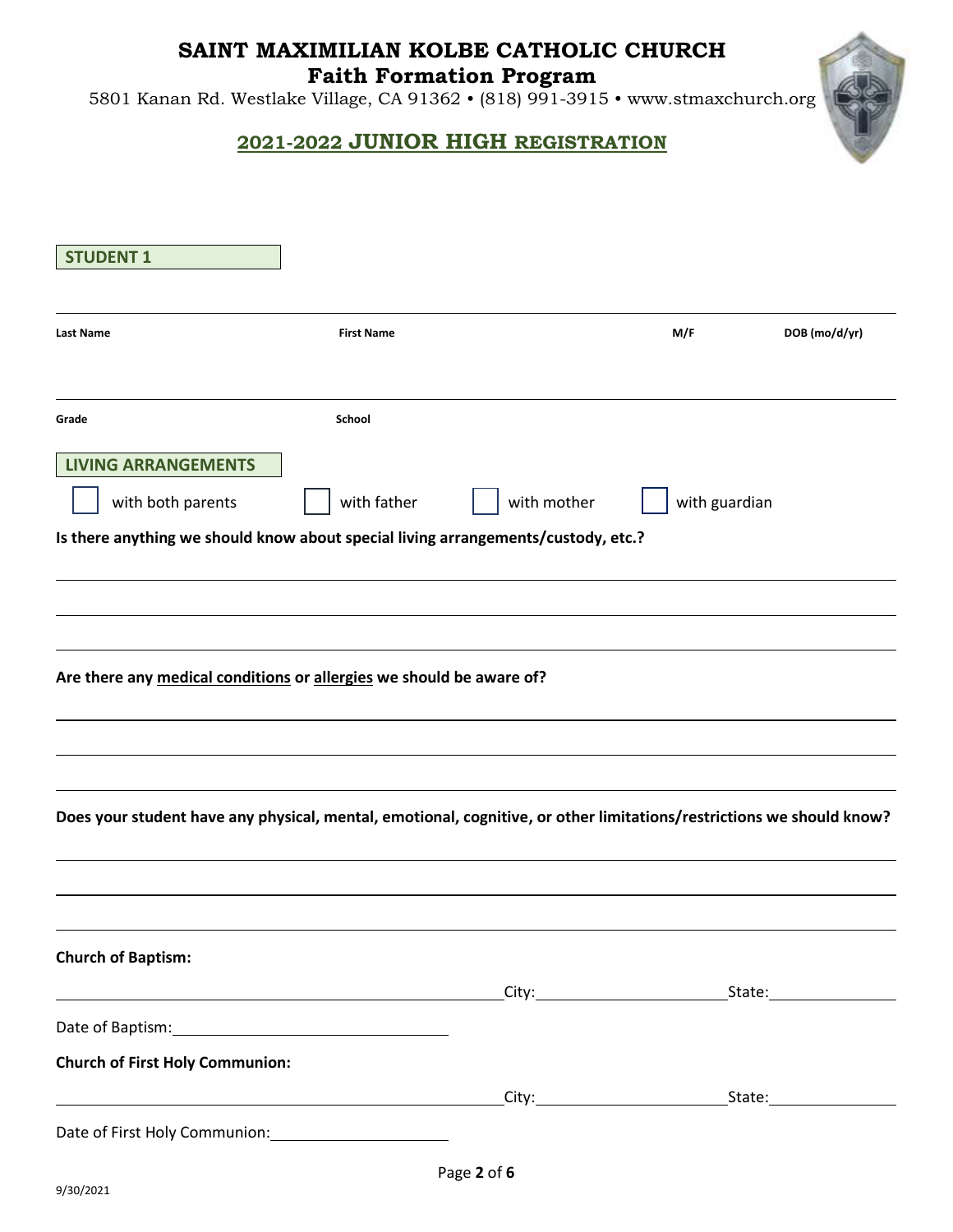# **SAINT MAXIMILIAN KOLBE CATHOLIC CHURCH**

**Faith Formation Program** 

5801 Kanan Rd. Westlake Village, CA 91362 • (818) 991-3915 • www.stmaxchurch.org

## **2021-2022 JUNIOR HIGH REGISTRATION**

| <b>STUDENT 2</b>                                                                                                                     |                   |             |               |               |
|--------------------------------------------------------------------------------------------------------------------------------------|-------------------|-------------|---------------|---------------|
| <b>Last Name</b>                                                                                                                     | <b>First Name</b> |             | M/F           | DOB (mo/d/yr) |
| Grade                                                                                                                                | School            |             |               |               |
| <b>LIVING ARRANGEMENTS</b><br>with both parents<br>Is there anything we should know about special living arrangements/custody, etc.? | with father       | with mother | with guardian |               |
|                                                                                                                                      |                   |             |               |               |
| Are there any medical conditions or allergies we should be aware of?                                                                 |                   |             |               |               |
| Does your student have any physical, mental, emotional, cognitive, or other limitations/restrictions we should know?                 |                   |             |               |               |
| <b>Church of Baptism:</b>                                                                                                            |                   |             |               |               |
|                                                                                                                                      |                   |             |               |               |
| <b>Church of First Holy Communion:</b>                                                                                               |                   |             |               |               |
|                                                                                                                                      |                   |             |               |               |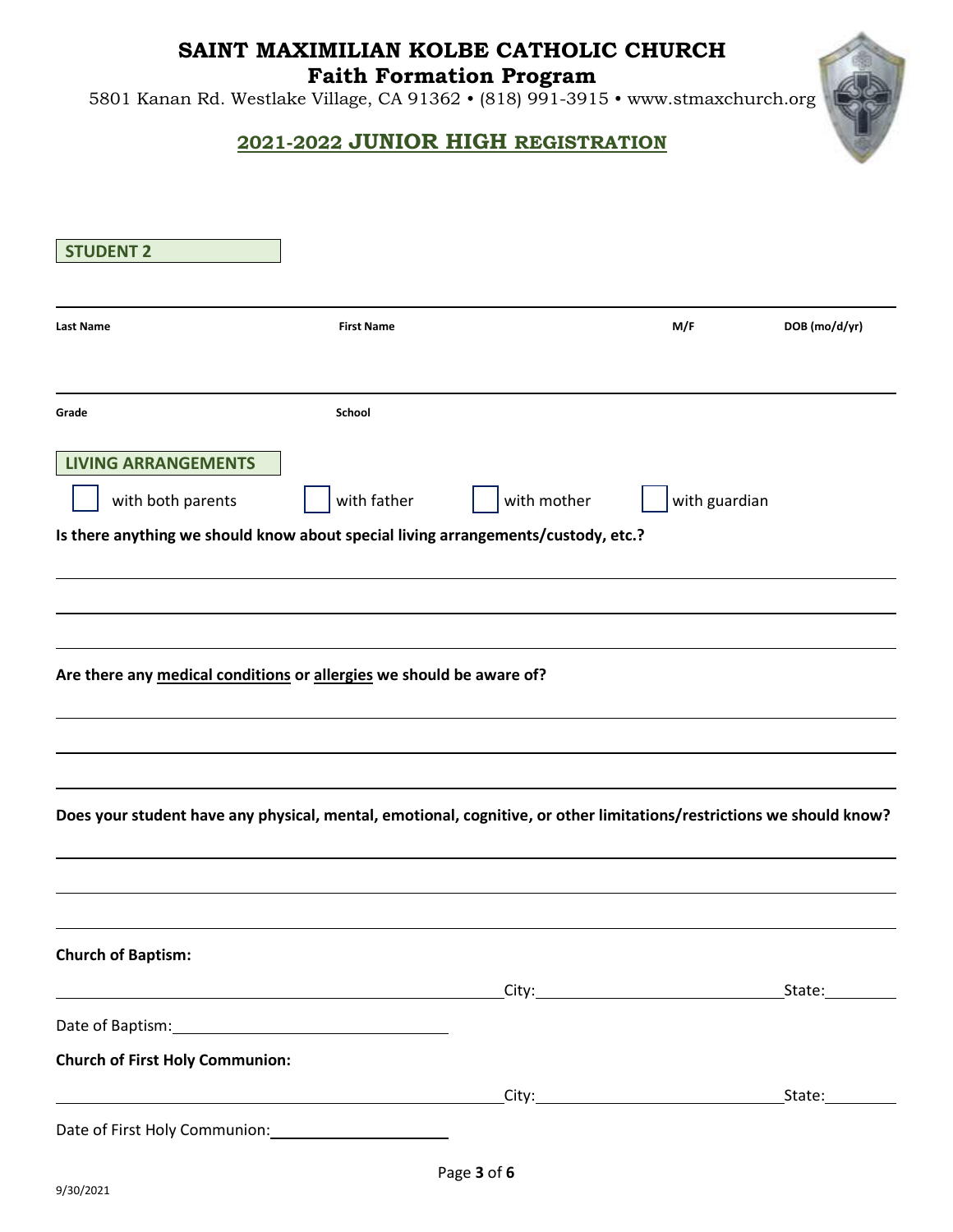# **SAINT MAXIMILIAN KOLBE CATHOLIC CHURCH**

**Faith Formation Program** 

5801 Kanan Rd. Westlake Village, CA 91362 • (818) 991-3915 • www.stmaxchurch.org

### **2021-2022 JUNIOR HIGH REGISTRATION**

### **FATHER/GUARDIAN INFORMATION**

| <b>Last Name</b> |                                                                                     | <b>First Name</b>                                                 | Religion               |
|------------------|-------------------------------------------------------------------------------------|-------------------------------------------------------------------|------------------------|
| <b>Address</b>   |                                                                                     | City/Zip                                                          |                        |
| <b>Email</b>     |                                                                                     | <b>Cell Phone</b>                                                 | <b>Home Phone</b>      |
|                  | <b>MOTHER/GUARDIAN INFORMATION</b>                                                  |                                                                   | Address same as above. |
| <b>Last Name</b> | <b>Maiden Name</b>                                                                  | <b>First Name</b>                                                 | Religion               |
| <b>Address</b>   |                                                                                     | City/Zip                                                          |                        |
| <b>Email</b>     |                                                                                     | <b>Cell Phone</b>                                                 | <b>Home Phone</b>      |
|                  | We, the parents, understand that by registering our student(s) for Faith Formation, | we are making a commitment to support St. Maximilian Kolbe parish |                        |

through **regular financial contributions** and **volunteering**.

We are also committing as a family **to attend Mass each week**  and for our children to **participate as required** in this program.

**Parent/Legal Guardian Signature** \_\_ **Date**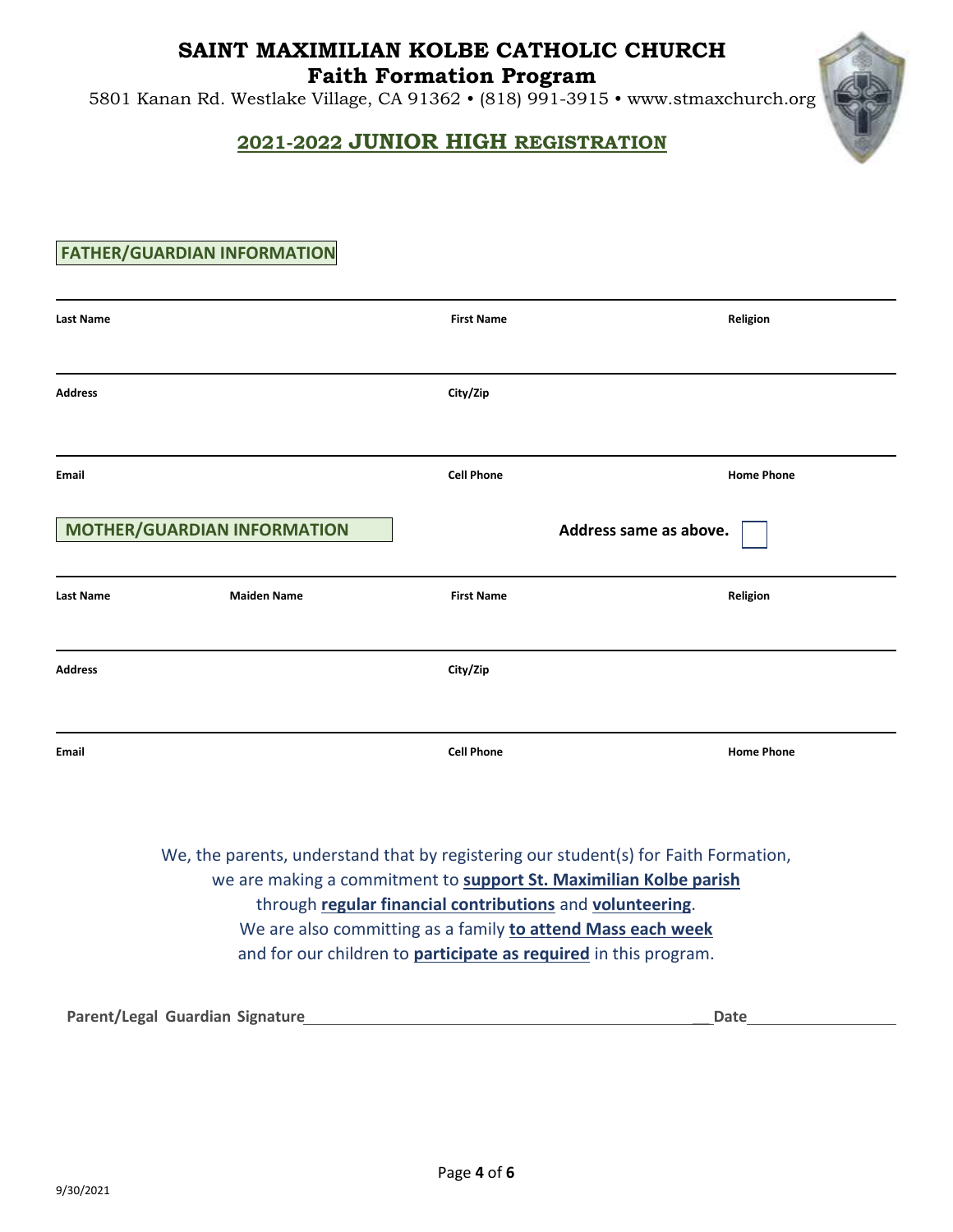## **SAINT MAXIMILIAN KOLBE CATHOLIC CHURCH Faith Formation Program**

5801 Kanan Rd. Westlake Village, CA 91362 • (818) 991-3915 • www.stmaxchurch.org



## **2021-2022 JUNIOR HIGH REGISTRATION**

#### **MEDICAL RELEASE / PERMISSION FORM**

#### **STUDENT(S) FULL NAME(S)**

By signing this document, I give permission for my child(ren) to participate in Faith Formation sponsored events and programs at St. Maximilian Kolbe Parish, whether conducted onsite or online.

I agree to direct my child(ren) to cooperate and to conform to the directions and instructions of the St. Maximilian Kolbe (SMK) Faith Formation personnel and volunteers in charge of activities, and I understand that transportation for my child(ren) to Faith Formation sponsored events will be provided by the participant's respective Parent/Guardian.

I also give permission for my child(ren) to be photographed at Faith Formation activities and possibly be posted on the St. Max website/social media, parish bulletin, or on posters at St. Max for present or future use. I, the undersigned, hereby release St. Maximilian Kolbe, agents and representatives from all liability arising out of or in connection with all St. Maximilian Kolbe Faith Formation activities. For the purpose of this agreement, liability means all claims, demands, losses, causes or action, suits or judgments of any and every kind that I, my heirs, executors, administrators or assignees may have against St. Maximilian Kolbe, or that any other person or entity may have against St. Maximilian Kolbe because of death, personal injury, or illness, or because of any loss or damage to property that occurs during any activities and that results from any other cause other than negligence.

Should it be necessary for my child(ren) to require medical testing and/or treatment while participating in events sponsored by St. Maximilian Kolbe Faith Formation in which I (Parent/Legal Guardian) cannot be contacted, permission is hereby given to St. Maximilian Kolbe personnel and volunteers to render medical treatment deemed necessary and appropriate by the physician. I understand that any insurance benefits that are active have limited application.

*I have read and understand all the foregoing statements and agree to assume the responsibilitiesstated above.* 

| Parent/Legal Guardian Signature                                                                       | Date              |                                           |  |  |  |
|-------------------------------------------------------------------------------------------------------|-------------------|-------------------------------------------|--|--|--|
| <b>EMERGENCY INFORMATION</b>                                                                          |                   |                                           |  |  |  |
|                                                                                                       |                   | <b>Physician's Name and Office Number</b> |  |  |  |
| <b>Medical Insurance Carrier</b>                                                                      | Policy #          | Group#                                    |  |  |  |
| IF PARENT CANNOT BE REACHED IN AN EMERGENCY, PLEASE CONTACT:                                          |                   |                                           |  |  |  |
| Last Name                                                                                             | <b>First Name</b> |                                           |  |  |  |
| <b>Relationship to Student</b>                                                                        | <b>Cell Phone</b> |                                           |  |  |  |
| ALL STUDENTS MUST BE PICKED UP AT THE HALL. LIST AN AUTHORIZED PERSON FOR PICK UP, OTHER THAN PARENT. |                   |                                           |  |  |  |